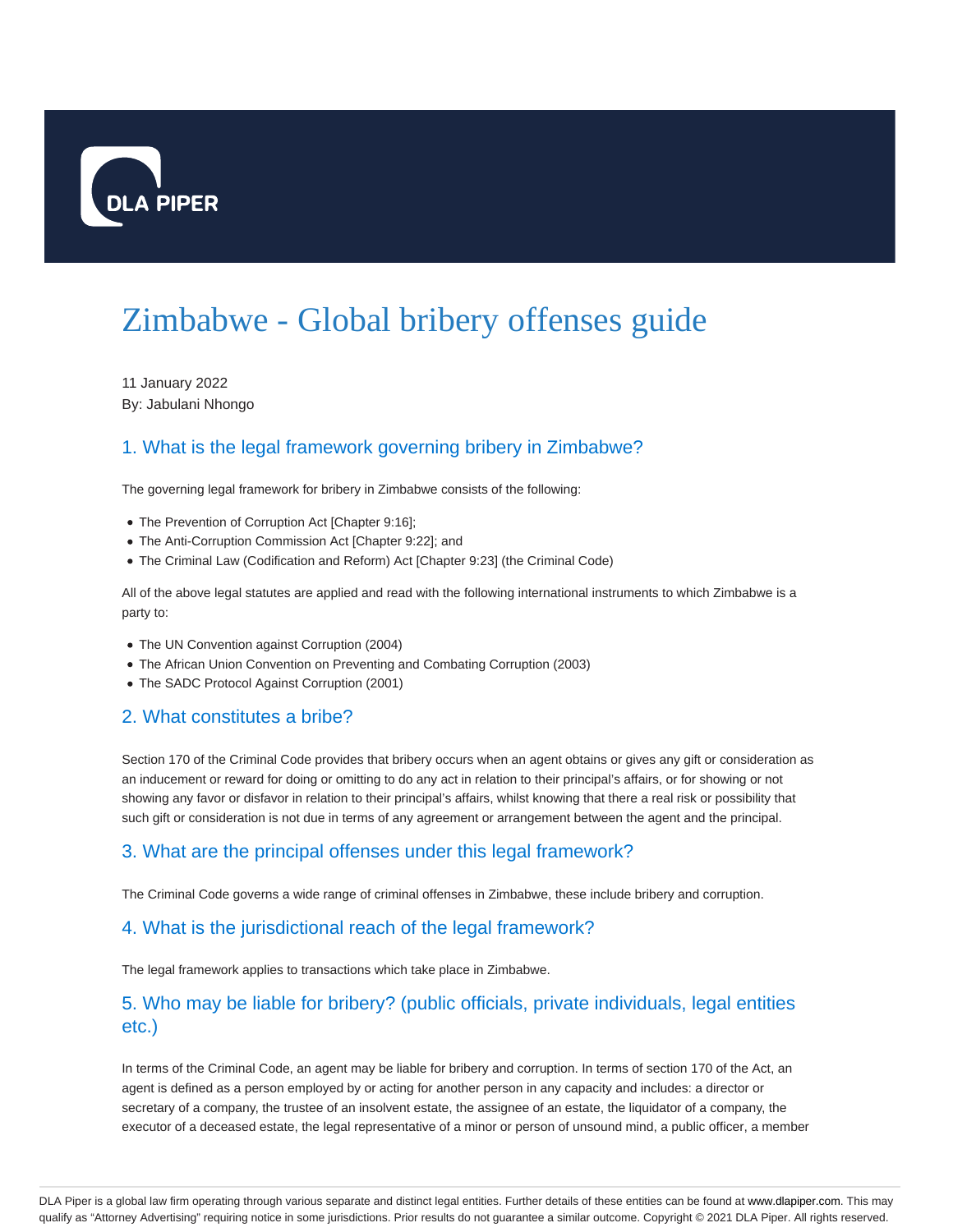of a board, a person who manages the affairs of another or takes care of the property of another. In terms of this definition, a public officer and a private individual may be liable for bribery. On the other hand, a company cannot be liable for bribery as an entity - only the person acting on behalf of the company may be liable.

#### 6. Can a parent company be liable for its subsidiary's involvement in bribery?

A parent company will not be liable for its subsidiary's involvement in bribery; however, the directors of a parent company may be liable for its subsidiary's involvement in bribery, if the directors are also the directors of the subsidiary and the circumstances require the piercing of the corporate veil.

#### 7. Are facilitation payments (i.e. small payments to speed up routine governmental action) considered bribes?

In terms of the Prevention of Corruption Act, facilitation payments are considered to be bribes and are described as instances whereby an agent obtains any gift or consideration in connection with their principal's affairs or business.

#### 8. Does the legal framework restrict political and charitable contributions?

Yes, although this depends on the manner in which the contribution is given.

A company can make a donation/contribution to a charity/political party but it must be kept anonymous so that it is not viewed as the company receiving favors from that party or avoiding tax contributions.

#### 9. Does the legal framework place restrictions on corporate hospitality?

The legal framework places restrictions on anything that can be viewed as a bribe, for example, a company cannot receive any hospitality gifts that could be seen as payment for contracts.

#### 10. Are there any defenses for bribery offenses?

There are no statutory defenses to the charge of bribery. A defendant to a charge of bribery would attack the essential elements of the charge when presenting their defense to the court.

#### 11. What are the key regulatory or enforcement bodies with regard to bribery?

The key regulatory body with regards to bribery is the Zimbabwe Anti-Corruption Commission (ZACC).

#### 12. What are the legal consequences of being found guilty of bribery offenses?

The legal consequences of being found guilty of bribery are the imposition of a fine or imprisonment.

The fine must not exceed level 14 (ZWL500,000/USD5,882.35 – the amount in USD is based on the foreign exchange auction rate determined by the Reserve Bank of Zimbabwe on a weekly basis (every Tuesday). At the time of publication, the auction rate is USD1 = ZWL85) or must be seven times the value of any consideration obtained or given in the course of the crime, whichever is greater. Imprisonment would be for a period not exceeding 20 years.

#### 13. Are deferred prosecution agreements (DPAs) or other similar settlement mechanisms available?

DPAs and similar settlement mechanism are currently not available under Zimbabwean law.

Summary provided by Manokore Attorneys, a member of DLA Piper Africa, a Swiss Verein whose members are comprised of independent law firms in Africa working with DLA Piper.

**Contact Jabulani Nhongo**